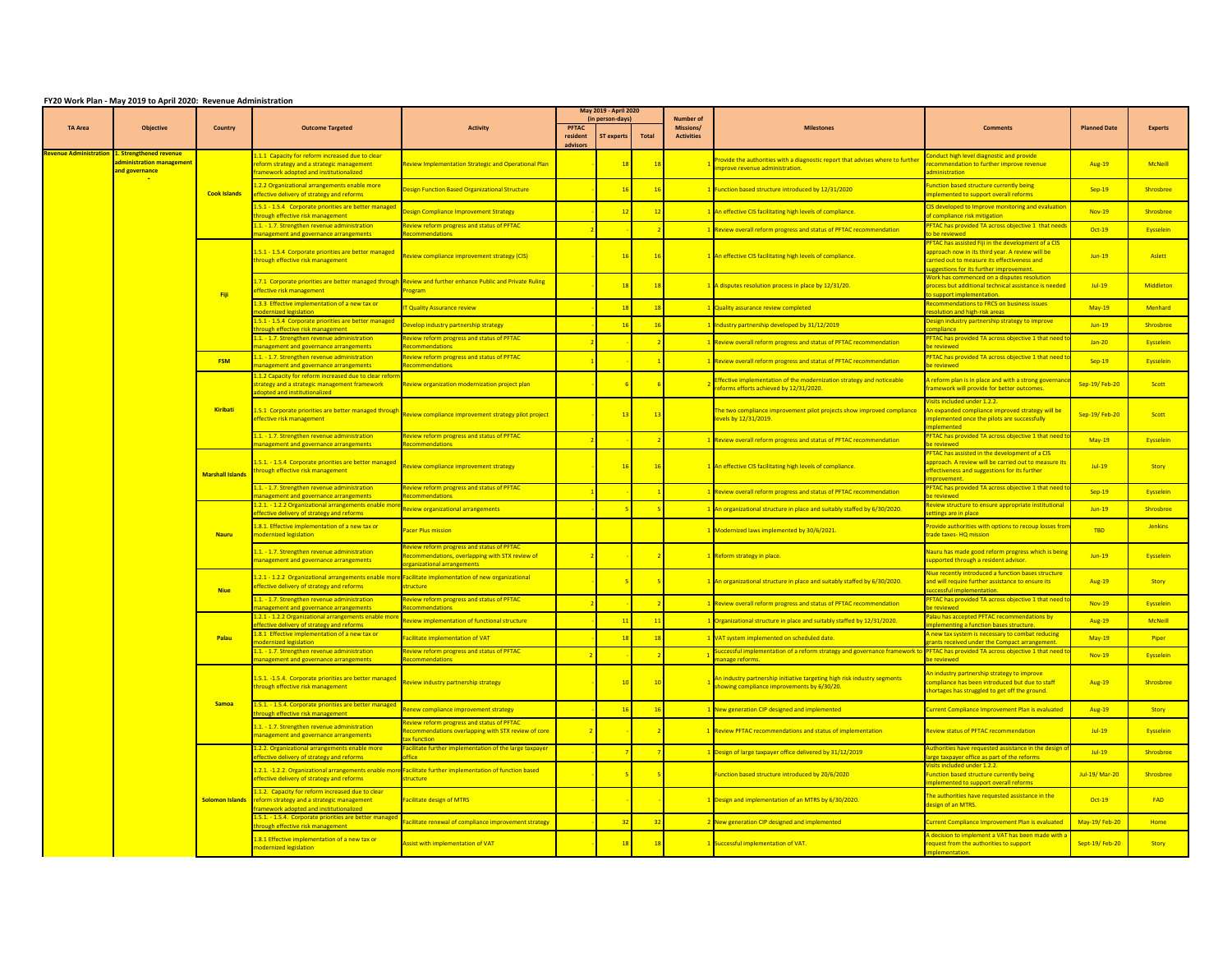|                       |                                                                            |                         | .2. Capacity for reform increased due to clea                                                                                           |                                                                                                                                                |       |    |                                                                                                                                                                |                                                                                                                                                                 |                |                   |
|-----------------------|----------------------------------------------------------------------------|-------------------------|-----------------------------------------------------------------------------------------------------------------------------------------|------------------------------------------------------------------------------------------------------------------------------------------------|-------|----|----------------------------------------------------------------------------------------------------------------------------------------------------------------|-----------------------------------------------------------------------------------------------------------------------------------------------------------------|----------------|-------------------|
|                       |                                                                            | <b>Timor-Leste</b>      | form strategy and a strategic management<br>mework adopted and institutionalized                                                        | <b>Develop MTRS</b>                                                                                                                            |       |    | Design and implementation of an MTRS by 6/30/2020.                                                                                                             | he authorities have requested assistance in the<br>esign of an MTRS.                                                                                            | <b>May-19</b>  | FAD               |
|                       |                                                                            |                         | <b>L.8.1 Effective implementation of a new tax or</b><br>nodernized legislation                                                         | acilitate implementation of VAT                                                                                                                | Rf    |    | Successful implementation of VAT.                                                                                                                              | decision to implement a VAT has been made with a<br>equest from the authorities to support<br>nlementation                                                      | Jul-19/Nov-19  | Story             |
|                       |                                                                            |                         | 2.2. Organizational arrangements enable more<br>ctive delivery of strategy and reforms                                                  | eview and enhance implementation of large taxpayer                                                                                             | $-16$ | 16 | Plan in place to expand LTO by 31/12/2020                                                                                                                      | rategy developed to expand number of taxpayers                                                                                                                  | <b>Aug-19</b>  | Sutherland        |
|                       |                                                                            |                         | 1.5.1.-1.5.4. Corporate priorities are better managed<br>hrough effective risk management                                               | enew the compliance improvement strategy                                                                                                       | 32    | 32 | New generation CIP designed and implemented                                                                                                                    | urrent Compliance Improvement Plan is evaluated                                                                                                                 | Jun-19/Feb-20  | <b>Home</b>       |
|                       |                                                                            | Tonga                   | 1.5.1.-1.5.4. Corporate priorities are better managed<br>hrough effective risk management                                               | eview progress with implementation of the Industry<br>artnership - Tourism Industry                                                            | 16    | 16 | In industry partnership initiative targeting high risk industry segments<br>showing compliance improvements by 6/30/20.                                        | In industry partnership strategy to improve<br>ompliance has been introduced but due to staff<br>hortages has struggled to get off the ground.                  | $Jun-19$       | Shrosbree         |
|                       |                                                                            |                         | L.1. - 1.7. Strengthen revenue administration<br>management and governance arrangements                                                 | eview reform progress and status of PFTAC<br>commendations, overlapping with STX review of<br>evenue administration, management and governance |       |    | Successful implementation of a reform strategy and governance framework.                                                                                       | onduct a review of current reform initiatives and<br>rovide additional recommendations where<br>ecessary.                                                       | $Jun-19$       | Eysselein         |
|                       |                                                                            |                         | 1.5.1.-1.5.4. Corporate priorities are better managed<br>hrough effective risk management                                               | view compliance improvement strategy                                                                                                           |       |    | rrent Compliance Improvement Plan is evaluated                                                                                                                 | enewal of Compliance Improvement Plan may be<br>hohos                                                                                                           | $Oct-19$       | Scott             |
|                       |                                                                            | Tuvalu                  | 1.1.2. Capacity for reform increased due to clear<br>eform strategy and a strategic management<br>amework adopted and institutionalized | view implementation of the overarching<br>odernization plan                                                                                    |       |    | ffective implementation of the modernization strategy and noticeable<br>eforms efforts achieved by 12/31/2019.                                                 | isit included under 1.5.1 - 1.5.4.<br>$\overline{A}$<br>eform plan is in place and with a strong governance<br>amework will provide for better outcomes.        | Oct-19         | Scott             |
|                       |                                                                            |                         | 1.5.1.-1.5.4. Corporate priorities are better managed<br>rough effective risk management                                                | eview compliance improvement strategy                                                                                                          | $-10$ | 10 | <b>Current Compliance Improvement Plan is evaluated</b>                                                                                                        | enewal of Compliance Improvement Plan may be                                                                                                                    | <b>Dec-19</b>  | Shrosbree         |
|                       |                                                                            | Vanuatu                 | L.1. - 1.7. Strengthen revenue administration<br>nanagement and governance arrangements                                                 | eview reform progress and status of PFTAC<br>ecommendations                                                                                    |       |    | Successful implementation of a reform strategy and governance framework.                                                                                       | anuatu has made good progress in implementin<br>Iministrative reforms - additional TA required to<br>ther institutionalize new ways of work                     | $Oct-19$       | Eysselein         |
|                       |                                                                            |                         | 1.2 Organizational arrangements enable more<br>ffective delivery of strategy and reforms                                                | <b>Janaging Large taxpayers</b>                                                                                                                |       |    | To assist the authorities in the design of large taxpayer office as part of the<br>eforms                                                                      | ne design of LTO has commenced but additional TA<br>vill ne needed to ensure its successful<br><b>nlementation</b>                                              | <b>Feb-20</b>  | hrosbree/Evsselei |
|                       |                                                                            | Regional                | 1.2.2 Organizational arrangements enable more<br>ffective delivery of strategy and reforms                                              | <b>Orkshop on Facilitating Effective Exchange and Use o</b><br>ministrative (Tax and Social Security) Data for Nation<br><b>Counts</b>         |       |    | To assist the authorities compile national accounts statistics using tax data<br><b>VATI</b>                                                                   | int workshop with PFM and RSS                                                                                                                                   | $Jul-19$       | Eysselein         |
|                       |                                                                            |                         | 1.5 Corporate priorities are better managed through<br>ffective risk management                                                         | ntroducing and managing effective compliance<br>nrovement                                                                                      |       | 14 | Workshop will reemphasize the importance of an effective risk management<br>strategy in modern tax administration.                                             | o support effective risk management, PFTAC will<br>acilitate a workshop to highlight compliance<br><b>Pategies</b>                                              | Mar-20         | hrosbree/Eysselei |
| evenue Administration | 2. Strengthened core<br>nctions evidenced by an<br>accurate taxpayer base, |                         | 2.3.1. - 2.3.2 A larger proportion of taxpayers meet<br>their filing obligations as required by law                                     | nprove on-time filing and management of outstanding<br>ax returns                                                                              | 12    | 12 | Operational plan in place to improve on-time filing by 30/12/2019                                                                                              | otential to improve on time filing which will<br>ontribute to improved levels of voluntary compli-                                                              | Apr-19/ Aug-19 | McGregor          |
|                       |                                                                            | <b>Cook Islands</b>     | 2.4.1 - 2.4.3 A larger proportion of taxpayers meet<br>their payment obligations as required by law                                     | prove on time payment and management of tax<br>rrears                                                                                          | 20    | 20 | Operational plan in place to improve on-time payment 30/12/2019                                                                                                | isit included under 2.3.1. -2.3.2<br>otential to improve on time payment which will<br>ontribute to improved levels of voluntary complia                        | Apr-19/ Aug-19 | McGregor          |
|                       |                                                                            |                         | 2.5.1 Audit and other verification programs more<br>fectively ensure accuracy of reporting                                              | esign Audit Plan                                                                                                                               |       | 16 | Risk based annual audit plan designed and implemented                                                                                                          | TA requested to develop new generation audit plan                                                                                                               | $Jun-19$       | Home              |
|                       |                                                                            |                         | 2.2.1 - 2.2.2 Taxpayer services initiatives to support<br>voluntary compliance are strengthened                                         | esign Taxpayer Services Strategy                                                                                                               |       | 16 | axpayer services strategy and function in place by 31/12/2019 and measured to rebuild their tax administration including the<br>eainst TADAT dimensions        | ook Islands has recently embarked upon a strategy<br>troduction of a function based structure which<br>cludes a taxpayer services function                      | May-19         | Shrosbree         |
|                       |                                                                            |                         | 2.1. - 2.5. Strengthened core tax administration                                                                                        | eview reform progress and status of PFTAC                                                                                                      |       |    | eview overall reform progress and status of PFTAC recommendation                                                                                               | FTAC has provided TA across objective 2 that need<br>be reviewed                                                                                                | $Oct-19$       | Eysselein         |
|                       |                                                                            | Fiii                    | 2.3.1. - 2.3.2 A larger proportion of taxpayers meet<br>their filing obligations as required by law                                     | eview progress and facilitate further improvements on<br>me filing and management of outstanding tax returns                                   | 12    | 12 | In-time filing operating at improved efficiency levels by 31/12/2019 and<br>reasured against TADAT dimensions.                                                 | ome gains have been made reflected in on-time<br>ates but more needs to be done to improve<br>erformance in this area.                                          | Aug-19/Jan-20  | Lawrence          |
|                       |                                                                            |                         | 2.4.1 - 2.4.3 A larger proportion of taxpayers meet<br>their payment obligations as required by law                                     | teview progress and facilitate further improvements or<br>me payment and management of tax arrears                                             | 20    | 20 | On-time payment operating at improved efficiency levels by 31/12/2019 and<br>neasured against TADAT dimensions.                                                | isit included under 2.3.1. -2.3.2<br>rogress has been made but potential to further                                                                             | Aug-19/ Jan-20 | Lawrence          |
|                       |                                                                            |                         | 2.1. - 2.5. Strengthened core tax administration<br>unctions                                                                            | Review reform progress and status of PFTAC<br>ecommendations                                                                                   |       |    | Review overall reform progress and status of PFTAC recommendation                                                                                              | /isit included under objective 1<br>PFTAC has provided TA across objective 2 that need:<br>be reviewed                                                          | $Sep-19$       | Eysselein         |
|                       |                                                                            |                         | 2.3.1. - 2.3.2 A larger proportion of taxpayers meet<br>their filing obligations as required by law                                     | mprove on-time filing and management of outstanding<br>tax returns                                                                             |       |    | On-time filing operating at improved efficiency levels by 31/12/2019 and<br>neasured against TADAT dimensions.                                                 | isit included under objective 1<br>otential to improve on time filing which will<br>ontribute to improved levels of voluntary compliar                          | Sept-19/Feb-20 | Scott             |
|                       |                                                                            |                         | 2.4.1 - 2.4.3 A larger proportion of taxpayers meet<br>their payment obligations as required by law                                     | mprove on time payment and management of tax<br><b>rears</b>                                                                                   | 13    | 13 | On-time payment operating at improved efficiency levels by 31/12/2019 and Potential to improve on-time Payment which will<br>easured against TADAT dimensions. | isit included under objective 1<br>ontribute to improved levels of voluntary<br>mpliance.                                                                       | Sept-19/Feb-20 | Scott             |
|                       |                                                                            | Kiribati                | 2.2.1. Taxpayer services initiatives to support<br>voluntary compliance are strengthened                                                | Strengthen taxpayer services                                                                                                                   |       |    | proved delivery of taxpayer services by 31/12/2020 and measured against<br><b>FADAT dimensions.</b>                                                            | isit included under objective 1<br>uthorities have decided to undertake administrativ<br>eforms and requested PFTAC assistance to<br>rengthen taxpayer services | Sept-19/Feb-20 | Scott             |
|                       |                                                                            |                         | 2.5.1 Audit and other verification programs more<br>ffectively ensure accuracy of reportine                                             | eview audit plan strengthen the audit function and<br>view implementation of audit methods                                                     |       |    | he audit function operating at improved efficiency levels by 31/12/2020 and<br>easured against TADAT dimension                                                 | The authorities have requested TA to assist in build<br>udit function and capability                                                                            | $May-19$       | Haigh             |
|                       |                                                                            |                         | 2.1. - 2.5. Strengthened core tax administration                                                                                        | eview reform progress and status of PFTAC<br>ommendations                                                                                      |       |    | eview overall reform progress and status of PFTAC recommendation                                                                                               | PFTAC has provided TA across objective 2 that need                                                                                                              | $Mav-19$       | Eysselein         |
|                       |                                                                            |                         | 2.1.1 The integrity of the taxpayer base is                                                                                             | eview current registration processes                                                                                                           |       |    | Data base kept up to date and accurate                                                                                                                         | be reviewed<br>A cleansed and accurately maintained taxpayer data                                                                                               | Oct-19/Apr-20  | Lawrence          |
|                       |                                                                            |                         | rengthened<br>2.2.1. Taxpayer services initiatives to support                                                                           |                                                                                                                                                |       |    | aproved delivery of taxpayer services by 31/12/2019 and measured against                                                                                       | isits included under 2.1.1                                                                                                                                      |                |                   |
|                       |                                                                            |                         | roluntary compliance are strengthened                                                                                                   | eview and further enhance taxpayer service function                                                                                            |       |    | <b>ADAT</b> dimensi                                                                                                                                            | taxpayer services plan is in place but more TA is<br>eded to institutionalize the concept<br>isits included under 2.1.1<br>PFTAC                                | Oct-19/ Apr-20 | Lawrence          |
|                       |                                                                            | <b>Marshall Islands</b> | 2.3.1. - 2.3.2 A larger proportion of taxpayers meet<br>their filing obligations as required by law                                     | eview progress and facilitate further improvements on-<br>me filing and management of outstanding tax returns                                  | 14    | 14 | On-time filing operating at improved efficiency levels by 31/12/2019 and<br>easured against TADAT dimensions.                                                  | as assisted in setting up new processes to improve<br>fficiency levels but more work is needed to take<br>performance to the next level.                        | Oct-19/ Apr-20 | Lawrence          |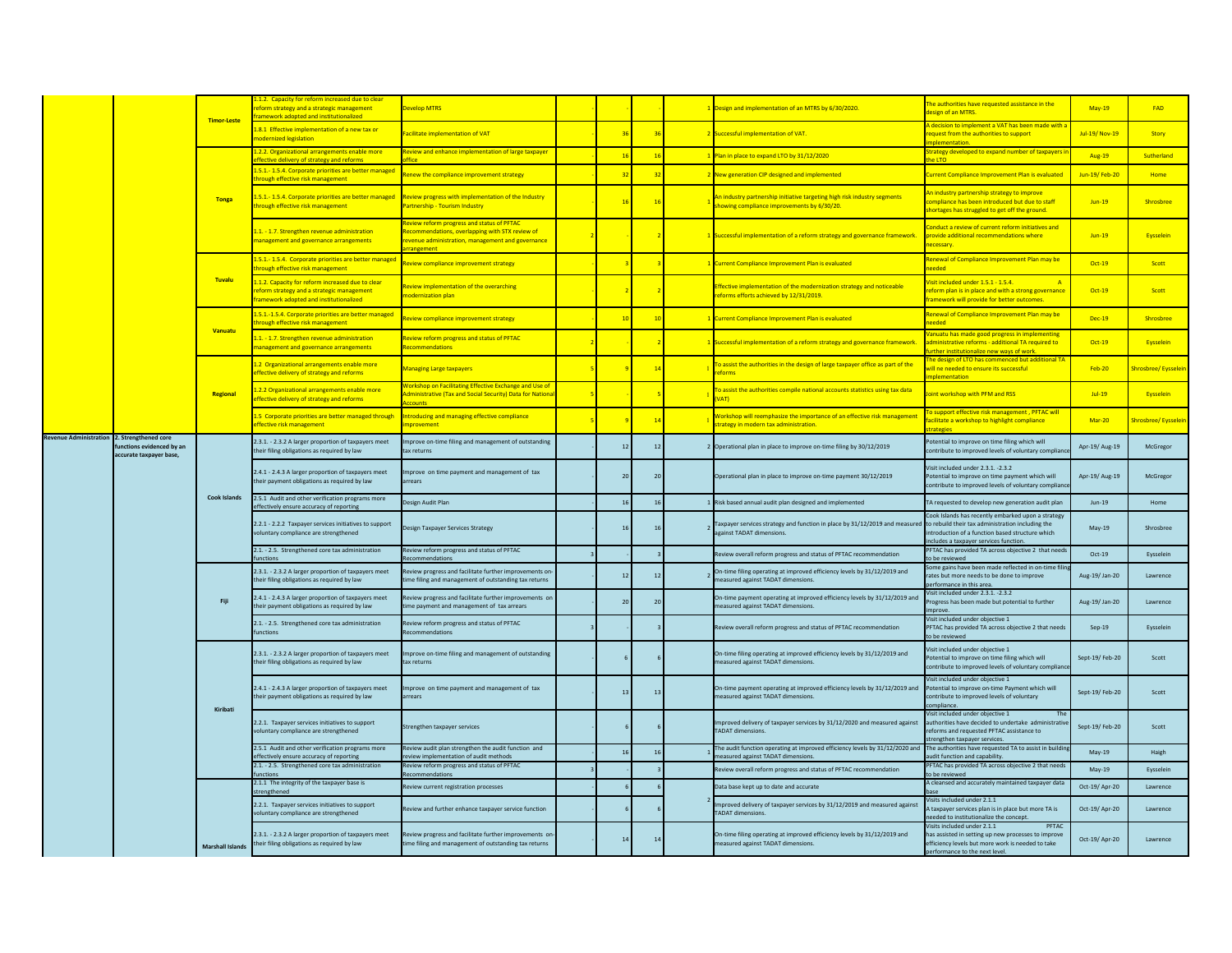|  |  |                    | 2.4.1 - 2.4.3 A larger proportion of taxpayers meet<br>eir payment obligations as required by law     | eview progress and facilitate further improvements of<br>ne payment and management of tax arrears                       | 10 | 10             | On-time payment operating at improved efficiency levels by 31/12/2019 and<br>easured against TADAT dimensions.    | isits included under 2.1.1<br>PFTAC<br>has assisted in setting up new processes to improve<br>fficiency levels but more work is needed to take<br>rformance to the next leve                                                         | Oct-19/Apr-20        | Lawrence   |
|--|--|--------------------|-------------------------------------------------------------------------------------------------------|-------------------------------------------------------------------------------------------------------------------------|----|----------------|-------------------------------------------------------------------------------------------------------------------|--------------------------------------------------------------------------------------------------------------------------------------------------------------------------------------------------------------------------------------|----------------------|------------|
|  |  |                    | 2.1. - 2.5. Strengthened core tax administration<br><b>inctions</b>                                   | eview reform progress and status of PFTAC<br>commendation                                                               |    |                | eview overall reform progress and status of PFTAC recommendation                                                  | lisits included under 2.1.1<br>PETAC<br>as provided TA across objective 1 that needs to be<br>viewed                                                                                                                                 | $Sep-19$             | Eysselein  |
|  |  | <b>Nauru</b>       | 2.1. - 2.5. Strengthened core tax administration<br>nctions                                           | view core tax functions                                                                                                 |    |                | Core tax functions operating at improved efficiency levels                                                        | /isit included under objective 1<br>nproved core tax functions facilitating improved<br>mpliance                                                                                                                                     | $Jun-19$             | Shrosbree  |
|  |  |                    | 2.1. - 2.5. Strengthened core tax administration<br>nctions                                           | eview reform progress and status of PFTAC<br>commendations, overlapping with STX review of<br>ganizational arrangements |    |                | eform strategy in place.                                                                                          | isit included under objective 1<br>auru has made good reform progress which is bein<br>oported through a resident advisor                                                                                                            | $Jun-19$             | Eysselein  |
|  |  |                    | 2.3.1. - 2.3.2 A larger proportion of taxpayers meet<br>heir filing obligations as required by law    | norove on-time filing (include attachments from FRCS)                                                                   |    |                | On-time filing operating at improved efficiency levels by 31/12/2019 and<br>neasured against TADAT dimensions.    | isit included under objective 1<br>as recently embarked upon a strategy to rebuild<br>heir tax administration including the introduction of<br>function based structure which includes an arrears<br>nd returns management functior  | Aug-19               | Story      |
|  |  | <b>Niue</b>        | 2.4.1 - 2.4.3 A larger proportion of taxpayers meet<br>heir payment obligations as required by law    | mprove on-time payment and management of tax<br>rears (include attachments from FRCS)                                   |    |                | On-time payment operating at improved efficiency levels by 31/12/2020 and<br>easured against TADAT dimensions.    | lisit included under objective 1<br>as recently embarked upon a strategy to rebuild<br>eir tax administration including the introduction of<br>function based structure which includes an arrears<br>nd returns management function. | Aug-19               | Story      |
|  |  |                    | 2.2.1. Taxpayer services initiatives to support<br>voluntary compliance are strengthened              | Strengthen taxpayer services (include attachments from<br><b>FRCS</b>                                                   |    |                | Taxpayer services strategy and function in place by 31/12/2020 and measured<br>seainst TADAT dimensions.          | isit included under objective 1<br>as recently embarked upon a strategy to rebuild<br>heir tax administration including the introduction of<br>function based structure which includes a taxpaye<br>ervices function.                | Aug-19               | Story      |
|  |  |                    | 2.1. - 2.5. Strengthened core tax administration<br><b>nctions</b>                                    | eview reform progress and status of PFTAC<br>commendation                                                               |    |                | view overall reform progress and status of PFTAC recommendation                                                   | /isit included under objective 1<br>PETAC<br>as provided TA across objective 2 that needs to be<br>viewed                                                                                                                            | <b>Nov-19</b>        | Eysselein  |
|  |  | Palau              | 2.3.1. - 2.3.2 A larger proportion of taxpayers meet<br>heir filing obligations as required by law    | mprove on-time filing and management of outstanding<br>x returns                                                        |    |                | On-time filing operating at improved efficiency levels by 31/12/2020 and<br>easured against TADAT dimensions      | new function based structure has been introduc<br>ut more TA is needed to support implementation<br>nd new ways of work                                                                                                              | $Jun-19$             | Lawrence   |
|  |  |                    | 2.4.1 - 2.4.3 A larger proportion of taxpayers meet<br>eir payment obligations as required by law     | mprove on time payment and management of tax<br><b>rears</b>                                                            | 10 | 10             | On-time payment operating at improved efficiency levels by 31/12/2020 and<br>easured against TADAT dimensions.    | /isit included under 2,3,1, - 2.3.2.<br>A new function based structure has been introduced<br>ut more TA is needed to support implementation<br>nd new ways of work.                                                                 | $Jun-19$             | Lawrence   |
|  |  |                    | 2.2.1. Taxpayer services initiatives to support<br>roluntary compliance are strengthened              | leview progress and facilitate further improvements to<br>taxpayer service                                              |    |                | mproved delivery of taxpayer services by 31/12/2020 and measured against<br><b>TADAT dimensions.</b>              | isit included under objective 1<br>ew function based structure has been introduced by<br>ore TA is needed to support implementation and<br>sociated new ways of work                                                                 | Aug-19               | McNeill    |
|  |  |                    | 2.1. - 2.5. Strengthened core tax administration<br><b>unctions</b>                                   | Review reform progress and status of PFTAC<br>commendations                                                             |    |                | Successful implementation of a reform strategy and governance framework to<br>anage reforms.                      | /isit included under objective 1<br><b>PFTAC</b><br>as provided TA across objective 2 that need to be<br>viewed                                                                                                                      | $Sep-19$             | Eysselein  |
|  |  |                    | 2.3.1. - 2.3.2 A larger proportion of taxpayers meet<br>eir filing obligations as required by law     | eview progress and facilitate further improvements of<br>ne filing and management of outstanding tax returns            |    |                | On-time filing operating at improved efficiency levels by 31/12/2020 and<br>asured against TADAT dimens           | TA assistance requested by the authorities to improv<br>rent compliance levels                                                                                                                                                       | $Jun-19$             | Scott      |
|  |  | Samoa              | 2.4.1 - 2.4.3 A larger proportion of taxpayers meet<br>eir payment obligations as required by law     | leview progress and facilitate further improvements or<br>ne payment and management of tax arrears                      | 10 | 10             | On-time payment operating at improved efficiency levels by 31/12/2020 and<br>easured against TADAT dimensio       | TA assistance requested by the authorities to improv<br>urrent compliance levels.                                                                                                                                                    | $Jun-19$             | Scott      |
|  |  |                    | 2.2.1. Taxpayer services initiatives to support<br>bluntary compliance are strengthened               | nprove taxpayer services                                                                                                |    |                | mproved delivery of taxpayer services by 31/12/2020 and measured against<br><b>ADAT dimensions</b>                | isit included under objective 1<br>taxpayer services function in place with potential to<br>rther improve service delivery and an create an<br>conment that improves voluntary compliance                                            | Aug-19               | Shrosbree  |
|  |  |                    | 2.5.1.-. 2.5.2 Audit and other verification programs<br>nore effectively ensure accuracy of reporting | view audit modernization plan                                                                                           | 16 | 16             | The audit function operating at improved efficiency levels by 31/12/2020 and<br>neasured against TADAT dimensions | A PFTAC audit modernization plan has been accepte<br>w the authorities but additional TA is required to<br>sist with implementation                                                                                                  | $Jun-19$             | Sutherland |
|  |  |                    | 2.1. - 2.5. Strengthened core tax administration<br>iction                                            | eview reform progress and status of PFTAC<br>ommendatio                                                                 |    |                | eview PFTAC recommendations and status of implementation                                                          | risit included under objective 1<br>view status of PFTAC recommend                                                                                                                                                                   | $Jul-19$             | Eysselein  |
|  |  | Solomon Islands    | 2.3.1. - 2.3.2 A larger proportion of taxpayers meet<br>their filing obligations as required by law   | eview progress and facilitate further improvements of<br>me filing and management of outstanding tax returns            | 12 | 12             | On-time filing operating at improved efficiency levels by 31/12/2019 and<br>neasured against TADAT dimensions.    | A PFTAC facilitated strategy has been introduced wit<br>ome initial progress being made - additional TA<br>uested by the authorities                                                                                                 | <b>Jul-19/Mar-20</b> | Lawrence   |
|  |  |                    | 2.4.1 - 2.4.3 A larger proportion of taxpayers meet<br>heir payment obligations as required by law    | eview progress and facilitate further improvements or<br>me payment and management of tax arrears                       | 20 | 20             | On-time payment operating at improved efficiency levels by 31/12/2019 and<br>easured against TADAT dimensions.    | /isit included under 2.3.1. - 2.3.2.<br>PFTAC facilitated strategy has been introduced with<br>ome initial progress being made - additional TA<br>uested by the authorities.                                                         | Jul-19/ Mar-20       | Lawrence   |
|  |  |                    | 2.5.1.-.2.5.2 Audit and other verification programs<br>ore effectively ensure accuracy of reporting   | evelop audit strategy and operational plan                                                                              | 32 | 32             | Develop audit plan by 30/12/2019                                                                                  | A requested to develop new generation audit plan                                                                                                                                                                                     | Jun-19/Nov-19        | Sutherland |
|  |  |                    | 2.2.1. Taxpayer services initiatives to support<br>roluntary compliance are strengthened              | eview progress and facilitate further improvements to<br>axpayer service function                                       |    |                | nproved delivery of taxpayer services by 31/12/2020 and measured against<br><b>ADAT dimensions.</b>               | isit included under objective 1<br>uthorities have decided to undertake administrativ<br>forms and requested PFTAC assistance to<br>rengthen taxpayer services.                                                                      | Jul-19/ Mar-20       | Shrosbree  |
|  |  | <b>Timor Leste</b> | 2.3.1. - 2.3.2 A larger proportion of taxpayers meet<br>heir filing obligations as required by law    | mprove on-time filing and management of outstanding<br>x returns                                                        |    |                | In-time filing operating at improved efficiency levels by 31/12/2020 and<br>easured against TADAT dimensions      | PFTAC will assist in setting up new processes to<br>nprove efficiency levels needed to take performand<br>the next level.                                                                                                            | $Jun-19$             | McGregor   |
|  |  |                    | 2.4.1 - 2.4.3 A larger proportion of taxpayers meet<br>heir payment obligations as required by law    | nprove on time payment and management of tax<br>rrears                                                                  |    |                | On-time payment operating at improved efficiency levels by 31/12/2020 and<br>neasured against TADAT dimensions.   | ncluded under 2.3.1 - 2.3.2.<br>PFTAC will assist in setting up new processes to<br>nprove efficiency levels needed to take perform<br>o the next level                                                                              | $Jun-19$             | McGregor   |
|  |  |                    | 2.2.1. Taxpayer services initiatives to support<br>oluntary compliance are strengthened               | strengthen taxpayer services                                                                                            |    |                | nproved delivery of taxpayer services by 31/12/2020 and measured against<br><b>FADAT dimensions</b>               | ncluded under 2.3.1 - 2.3.2.<br>PFTAC<br>vill assist as TA is needed to institutionalize the<br>oncept                                                                                                                               | $lum-19$             | McGregor   |
|  |  |                    | 2.3.1. - 2.3.2 A larger proportion of taxpayers meet<br>heir filing obligations as required by law    | nprove on-time filing and management of outstanding<br>ax returns                                                       | 12 | 12             | In-time filing operating at improved efficiency levels by 31/12/2020 and<br>easured against TADAT dimensions      | otential to improve on time filing which will<br>intribute to improved levels of voluntary compliar                                                                                                                                  | May-19/ Oct-19       | McGregor   |
|  |  | Tonga              | 2.4.1 - 2.4.3 A larger proportion of taxpayers meet<br>ir payment obligations as required by lar      | morove on time payment and management of tax                                                                            | 20 | $\overline{2}$ | On-time payment operating at improved efficiency levels by 31/12/2020 and<br>red against TADAT dime               | ncluded under 2.3.1 - 2.3.2.<br>Potentia<br>improve on-time paymen                                                                                                                                                                   | May-19/ Oct-19       | McGregor   |
|  |  |                    | 2.5.1.-. 2.5.2 Audit and other verification programs<br>nore effectively ensure accuracy of reporting | eview progress and further strengthen the audit<br><b>nction</b>                                                        | 16 | 16             | The audit function operating at improved efficiency levels by 31/12/2020 and<br>easured against TADAT dimensions. | PFTAC audit modernization plan has been accepte<br>y the authorities but additional TA is required to<br>sist with implementation                                                                                                    | Jun-19/ Oct-19       | Bell       |